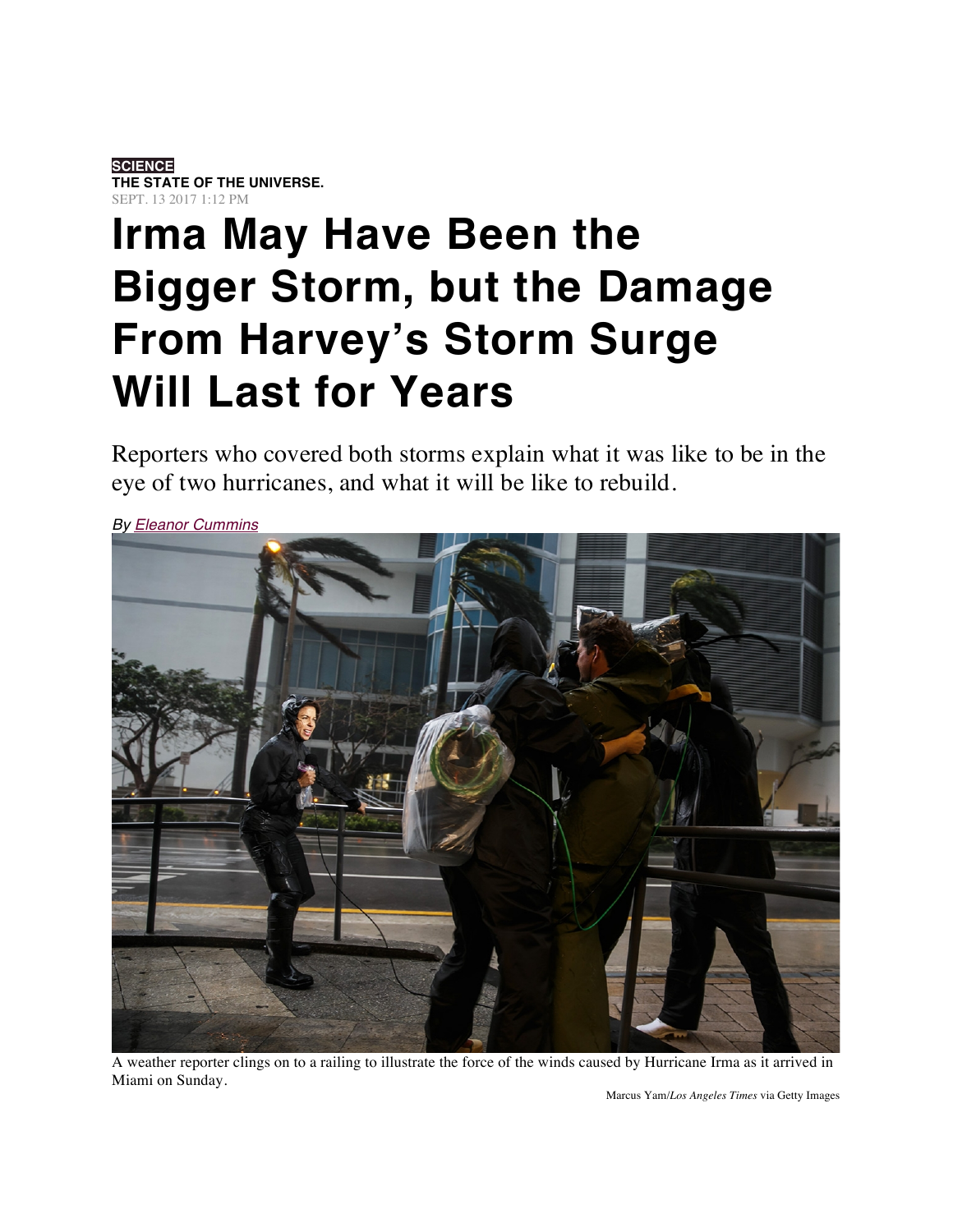## urricane Harvey and Hurricane Irma are the only Category 4 Atlantic storms to ever **hit the United**

**States in the same year**—let alone the same two weeks. Their landfalls turned the past few weeks into an emotional maelstrom of displacement, **property damage**, and conversations about **climate change**. While the full impact of the two storms is still being tallied up, journalists who were on the scene to cover both believe the back-to-back disasters also serve as a testament to the overwhelming damage water can do to our homes, and lives.

Despite a swirl slightly less imposing than Irma's, Harvey punched above its weight. The storm **killed more than 70 people** and caused billions of dollars in damage. "It just looked a lot worse, just an ongoing crisis in Houston," says Jorge Ribas, a video journalist for the *Washington Post* who covered both Harvey and Irma. "That's not to diminish what happened here with Irma, but … when we were in Lumberton, Texas, we were driving in boats and the water was at the top of stop signs, you know, covering street signs. I've never seen anything like that."

No one else has, either. Current calculations suggest Hurricane Harvey dumped an unprecedented **27 trillion gallons of water** on Texas and Louisiana. Parts of Houston received almost 53 inches of rain, breaking a record for rainfall in the continental United States and forcing the National Weather Service to **rewrite its color-coding system**. And weeks after the storm, things just keep getting worse: The storm water has been **slow to drain** and is getting dirtier by the day.

The relative horror of one hurricane or another is difficult to determine, akin to comparing rotten apples to rotten Florida oranges.

Early samples of Houston's floodwater **tested positive for** *E. coli*, likely from leaking sewage, according to an analysis paid for by the *New York Times.* Doctors in Texas have reported an increase in emergency room visits for cellulitis, an infection that results in red and irritated skin, and can be exacerbated by exposure to contaminated water. Traces of heavy metals including lead and arsenic were also detected in standing water at higher levels than is normal, the *Times* reported, though exact levels and risk are still unclear.

These early tests harken back to the aftermath of Hurricane Katrina, which walloped New Orleans with **floods 10 feet deep**, providing plentiful breeding grounds for disease. In the days following the historic 2005 storm, standing water in the bayou turned similarly toxic, resulting in at least **30 cases of MRSA**, a drug-resistant bug that typically preys on people with open wounds and weakened immune systems, and five deaths from infection with *Vibrio* viruses, which are usually relegated to undercooked seafood but can attack the immune system through open wounds. And that wasn't the only health damage. Katrina's floods also resulted in **long-term mold damage** to remaining buildings, causing inflammation, asthma, and allergies. The hope, then, is that lessons in public health and disaster response learned during Katrina will help Texans in this critical time.

By contrast, in the wake of Hurricane Irma, Florida found, at least according to a headline in *USA Today* that temporarily declared "**damage but no disaster**" (it was later changed). If that's even true in Florida, which some residents would surely contest, it's partly the result of the chance fact that Irma ended up pummeling the Caribbean and then lost steam on its way to the Sunshine State. Irma was most remarkable in terms of the strength of the storm, meaning it was wind, not water, that exacted the most damage. While the Federal Emergency Management Agency estimates Irma's whipping winds racked up a **\$14 billion bill**, raging floods and their associated horrors were **surprisingly scattered and subdued**.

Still, the relative horror of one hurricane or another is difficult to determine, akin to comparing rotten apples to rotten Florida oranges. In its wake, Irma left at **least 23 dead in the mainland United States** and **more than 30 dead in the Caribbean**. And, while it's unlikely to rival the damage seen in **flood-prone Houston**, pockets from Jacksonville, Florida, to Charleston, South Carolina, **experienced historic deluges**. Waterborne illness may also start floating there, too.